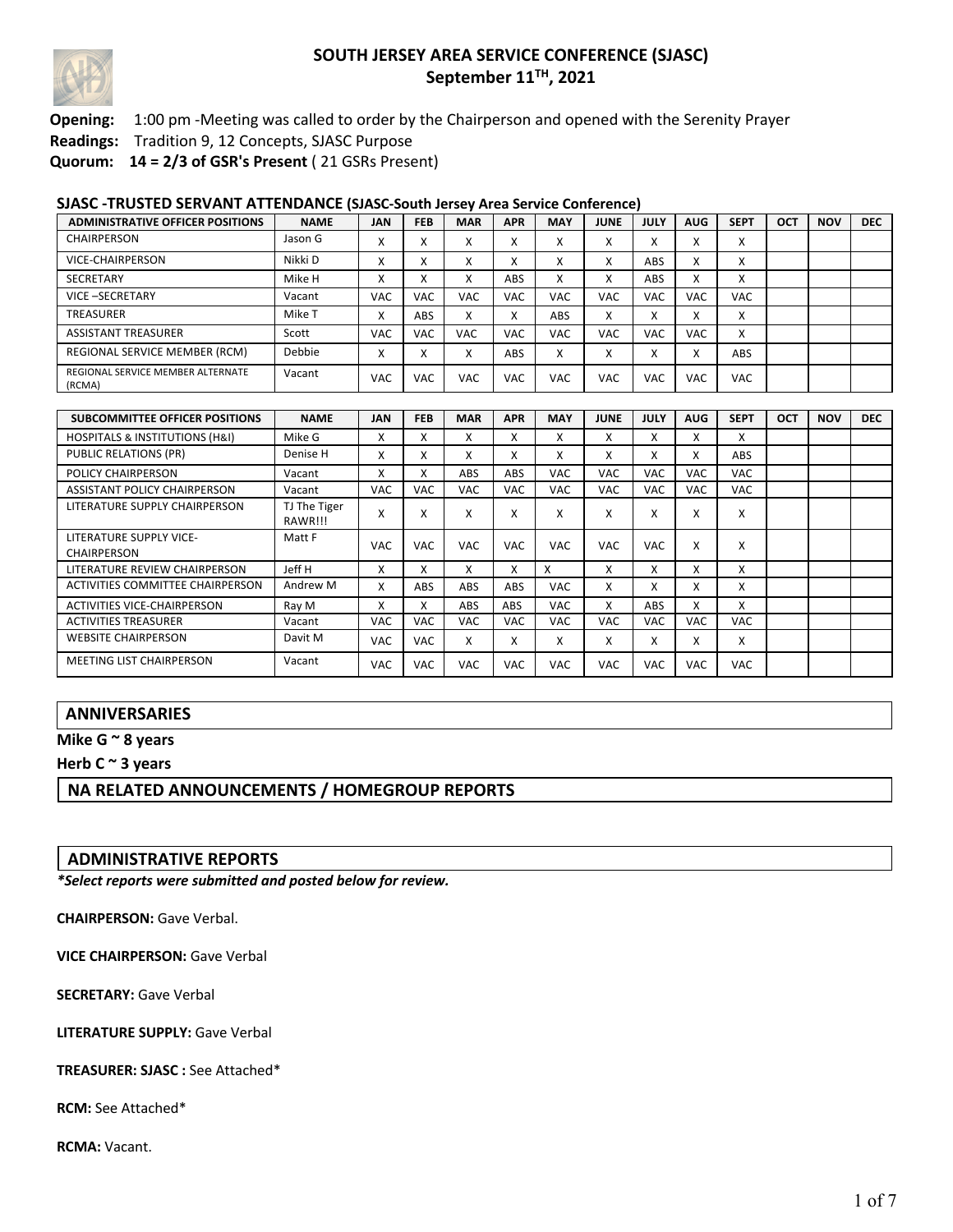

**Opening:** 1:00 pm -Meeting was called to order by the Chairperson and opened with the Serenity Prayer **Readings:** Tradition 9, 12 Concepts, SJASC Purpose **Quorum: 14 = 2/3 of GSR's Present** ( 21 GSRs Present)

## **SUBCOMMITTEE REPORTS**

**HOSPITALS & INSTITUTIONS**: The H&I subcommittee meets the 3rd Sunday of the month at Saint Charles Borromeo Church, 176 Stagecoach Rd in Sicklerville, NJ at 6:00pm. H&I Subcommittee of South Jersey Area of NA is looking for new members to fill 2021 **commitments.**We have 3 open commitments to fill immediately! The minimum clean time requirement is six months clean. Must have an NA sponsor, NA Home Group, and must be off all drug replacement therapies, including the Vivitrol shot. We currently have 23 active members Serving 7 facilities. Out of our 30 commitments we are only serving , 26 in-person and 2 virtually. Northbrook who holds 4 commitments the building they utilize is restricting us to return due to the pandemic. We were reached out to by Legacy Healing Center from Cherry Hill NJ to bring an H&I meeting to their sober living house male/female house seperately. We were unable to take on this new commitment at this time and made a motion to address to follow up monthly. We also voted on an amendment to the March 2021 H&I policy for the observation period to take into consideration past H&I experience to bring to area today. Also we voted on at the subcommittee inquiring about prices from the Paulsboro Printers how much to print the new printable meeting lists.Regional H&I meets October 9th @ 11am via Zoom, which I will be attending. Thanks for allowing me to serve.

Michael G Addict

#### **PUBLIC RELATIONS:** Verbal given.

#### **POLICY CHAIRPERSONV:** Vacant

**LIT REVIEW**: Hello everyone I am a grateful recovering addict my name is Jeff. South Jersey Area Lit Review Sub Committee meets the 2<sup>nd</sup> Sunday of every month at 3 pm on the Zoom Platform the meeting ID is 848-0773-7900. The committee is currently reviewing and giving input on Batch #6 of the SPAD project. The committee would like to encourage anyone interested in reviewing that same material either individually or with a group please go to NA.org and search SPAD project. Tomorrow September 13<sup>th</sup> is the final day for review and input on all batch 6 drafts so at todays committee meeting we will be finishing our input to summit by tomorrows deadline. If anyone has any questions please feel free to reach out to myself anytime I be more then happy share my experience with you. The SPAD project overview at this time is that a approval draft should be available in time for the 2022 CAR cycle to be reviewed and voted on by the fellowship. Going forward the lit review committee plans to work on our policy to bring it inline with current practices and gear up for a busy CAR cycle with the SPAD project. I also wanted to let the body know that I will not be able to attend October area meeting either in person or virtual do to the fact that I will be traveling that day coming home from my honey moon. Also October Lit review committee meeting will be open online one of the committee members is willing to run it due to the fact that I will not be available . That is all I have to report at this time thank you for allowing me to serve.

#### **ACTIVITIES CHAIRPERSON: NO REPORT SUBMITTED**

#### **ACTIVITIES TREASURER**: NO REPORT SUBMITTED

**WEBSITE CHAIRPERSON: Good afternoon my name is Davit an addict So not much to report. I wasn't able to put up last month min. On website due to having difficulty with downloading to website. But I will work on it. Today after area and put them up. I was able to upload few flyers on the event page. So thanks for letting me serve, Davit.**

**MEETING LIST CHAIRPERSON**: Vacant.

#### **OLD BUSINESS**

**Motion 08.01.21 - Motion:** To suspend policy stating area must meet at Stratford senior center to temporarily start meeting in person at Inside Recovery located at 716 Jersey Ave., Gloucester city, nj starting September 2021 and until further notice . **Intent:** Is to get area back up and running in person for HG's to purchase literature and make donations**. Motion made by Matt F. Seconded by Mike B. AMMENDED:** To include hybrid capabilities. **Amendment by George D. Seconded By Lou E.**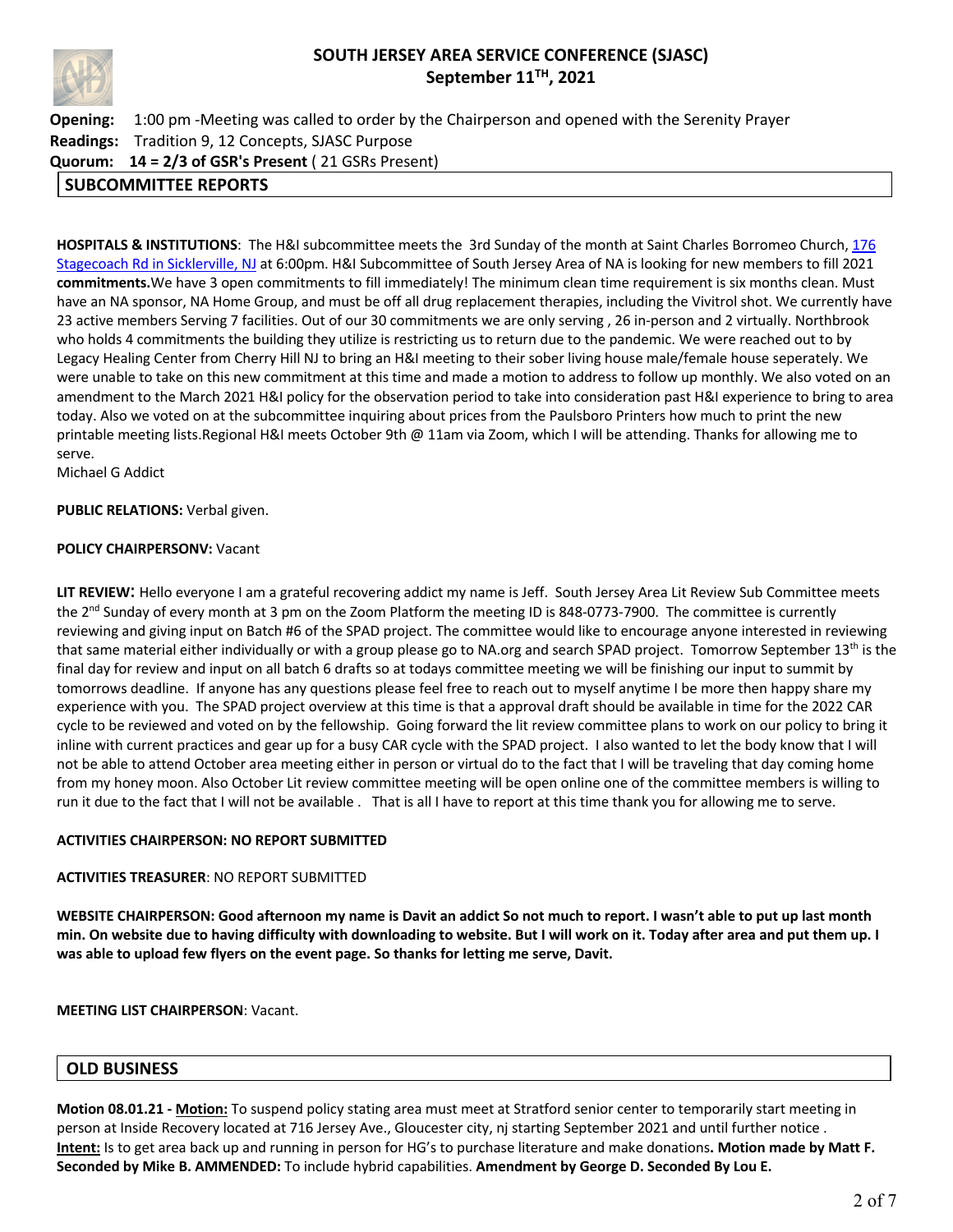

**Opening:** 1:00 pm -Meeting was called to order by the Chairperson and opened with the Serenity Prayer **Readings:** Tradition 9, 12 Concepts, SJASC Purpose **Quorum: 14 = 2/3 of GSR's Present** ( 21 GSRs Present) **Result: Motion Passed**

**Motion 08.02.21 - Motion:** Re allocate 500\$ back to the activities committee that was given to the area during the early spring of 2021 from the activities committee budget. **Intent:** to increase the activities working capital by 500\$ for the planned fall events (Labor Day, camp out, New Years, etc) We are not asking for extra money outside of our normal yearly budget, We are asking the

area to provide us back the 500\$ taken out of our yearly budget due to unforeseen financial issues incurred by covid 19. **Motion made by Ray M. Seconded by John L. Result: Motion Passed** 

**Motion 08.03.21 –** Motion: motion: to formally move the storage the unit from unit Voorhees public storage unit to black wood public storage Intent: to save the area approx. 480\$ a year on storage costs for the same size facility as well as to ease the transportation costs and time spent on the current activities committee members. **Motion made by Ray M. Seconded by John L. Result: Motion Passed**

## **NEW BUSINESS**

**Motion 09.01.21 – Motion:** To amend the new March 2021 SJASC H&I Policy, specifically regarding the observation period for committee members. **Intent:** This addition to the policy was to provide new H&I members with a clear example of how a H&I meeting should be conducted. We have noticed previous H&I members returning for commitments who would not benefit from this observation period. I have underlined and highlighted the three new additions, which basically allows for the observation period to be waived on past experience.

6. Must have observed at least one H&I presentation before taking on a new commitment.(Observation period may be waived if the new committee member has had previous H&I experience)

7. Must have an experienced subcommittee member accompany you into the facility after the observation period is fulfilled. (Observation period may be waived if the new committee member has had previous H&I experience)

5. Must have observed at least one H&I presentation with an experienced member of the subcommittee, and be accompanied by an experienced member during your first commitment in the facility.(Observation period may be waived if the new committee member has had previous H&I experience)

**Motion made by Mike G. Seconded by Lou E GSR Steps to Recovery. Result: Motion Sent Back To HG.**

**Motion 09.02.21 – Motion:** Extend current area service conference commitments to March. Postpone elections to January 2022. Intent: To help facilitate our ability to serve in the best compacity. **Motion made by Lou E GSR Steps to Recovery. Seconded By Michelle D Result: Motion Passed**

**Motion 09.03.21 – Motion:** To meet in October at the Gloucester City facility and by hybrid online. **Intent:** To be able to have SJASC meet in person. **Motion made by Lou E GSR Steps to Recovery. Seconded by Michelle D Result: Motion Passed**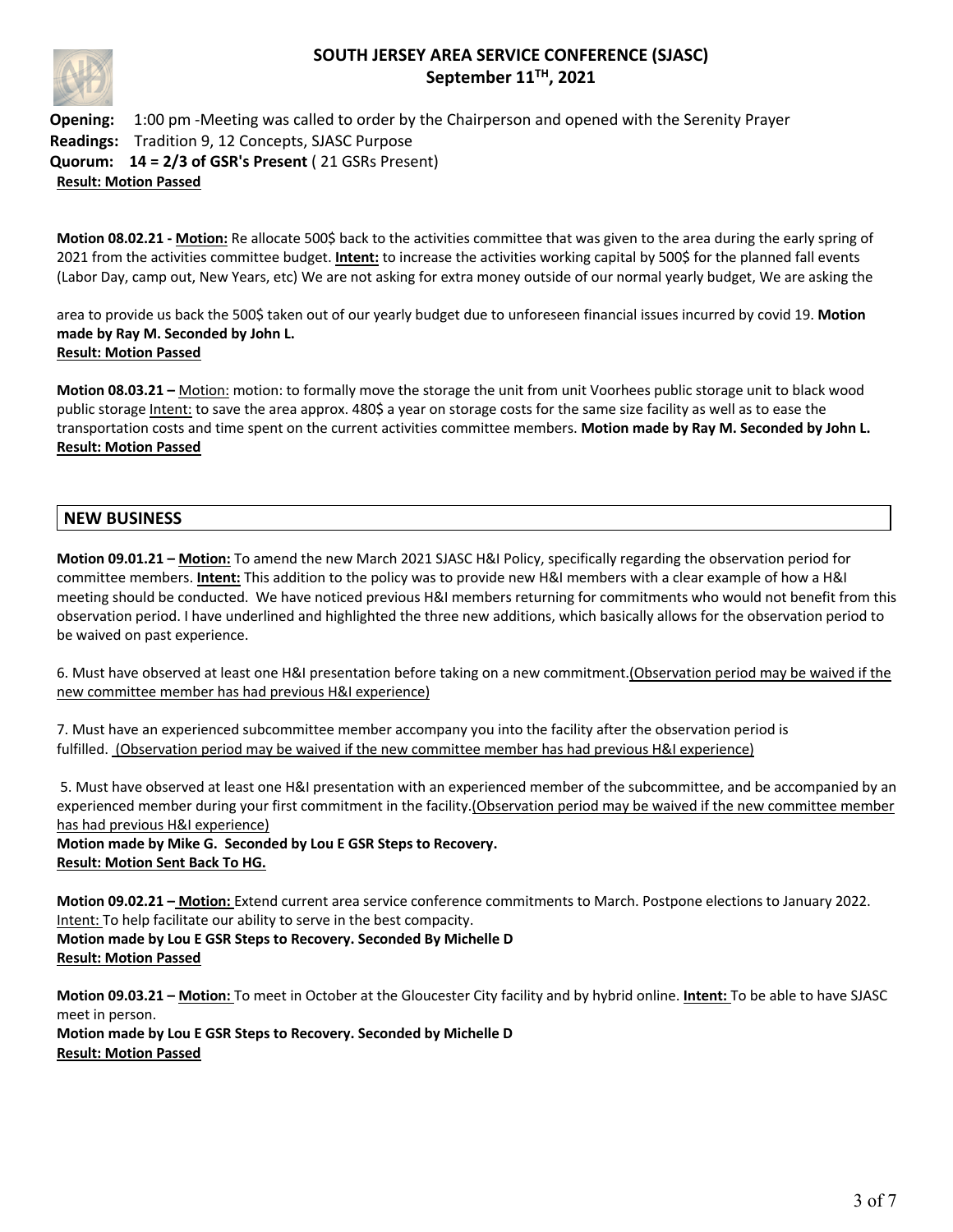

**Opening:** 1:00 pm -Meeting was called to order by the Chairperson and opened with the Serenity Prayer **Readings:** Tradition 9, 12 Concepts, SJASC Purpose **Quorum: 14 = 2/3 of GSR's Present** ( 21 GSRs Present)

## **ELECTIONS**

## **Vice Secretary**

The Vice Secretary works closely with the Secretary sharing many responsibilities. The duties shall include attendance at all Area Services and other various duties shared with the Secretary. Qualifications:

- 1. Willingness to serve
- 2. Minimum 6 months continuous clean-time
- 3. Prior service experience in NA
- 4. A working knowledge of the Twelve Steps, Twelve Traditions and Twelve Concepts of NA
- 5. General office or secretarial skills and access to a computer.
- 6. Must have a Home Group within the South Jersey Area (# 03-11-01)

#### Duties:

- 1. Assist the Secretary in keeping accurate minutes of each ASC meeting.
- 2. Assist the Secretary in typing and distributing minutes as well as an agenda for the next conference to all ASC participants within ten days following each meeting of the SJASC.
- 3. Assist the secretary in taking roll at each meeting.
- 4. Shall perform the duties of the Secretary in the absence of the Secretary
- 5. Trains to become the Secretary

#### Term:

This is a one (1) year commitment with a two (2) term limit.

#### **Area Assistant Treasurer: Elected Scott**

#### **Regional Service Member Alternate**

The RCM Alternate works closely with the RCM sharing many responsibilities. Qualifications:

- 1. Willingness to give time and resources to the job
- 2. Minimum 2 years continuous clean time
- 3. Prior service experience in a home group or at Area level.
- 4. A working knowledge of the Twelve Steps, Twelve Traditions and Twelve Concepts of N.A.
- 5. Must have a Home Group within the South Jersey Area (# 03-11-01)

#### Duties:

- 1. Attend all Regional service conferences and Area conferences
- 2. Attend ASC monthly
- 3. Maintain the integrity of the Regional meeting lists.
- 4. Assist RCM in their duties
- 5. Serves on one Regional Committee
- 6. Trains to become RCM
- 7. In the absence of the RCM, the alternate RCM shall perform the duties of the RCM

#### Term:

This is a one (1) year commitment with a two (2) term limit.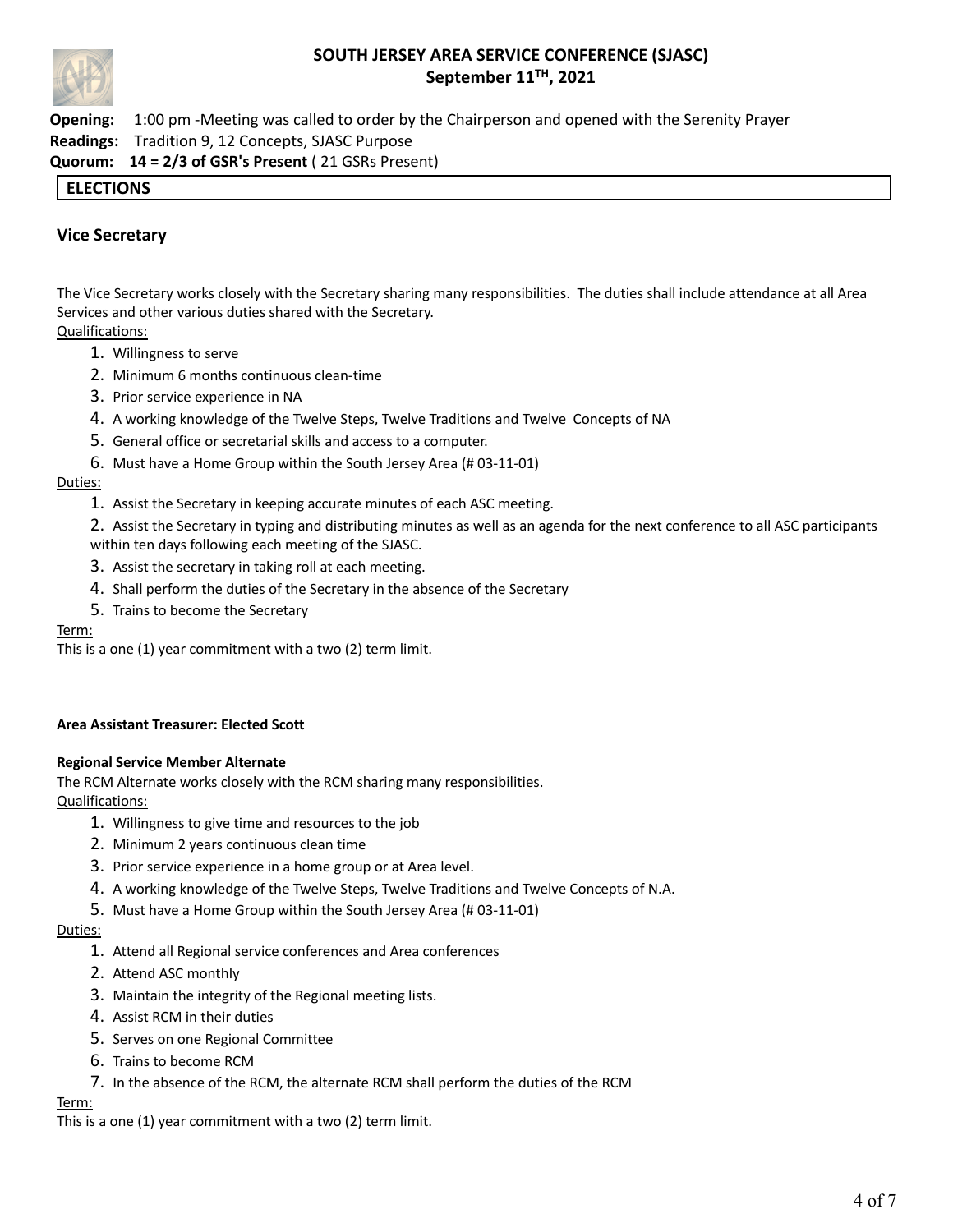

**Opening:** 1:00 pm -Meeting was called to order by the Chairperson and opened with the Serenity Prayer **Readings:** Tradition 9, 12 Concepts, SJASC Purpose **Quorum: 14 = 2/3 of GSR's Present** ( 21 GSRs Present)

## **Policy Chairperson**

The Policy Chair does not make policy for the Area. The duties of this position are to record and keep accurate records of all Area policy, including that of all standing committees. The Policy Chair should be viewed as a trusted servant as opposed to an actual subcommittee.

## Qualifications:

- 1. Willingness and desire to serve.
- 2. Minimum 2 years continuous clean time
- 3. Prior service experience at Area, Region or World

4. A working knowledge of the Twelve Steps, Twelve Traditions and Twelve Concepts of N.A. 5. An understanding of Roberts Rules of Order.

- 6. Should have general clerical skills and have access to a computer
- 7. For the purpose of this committee a clear knowledge of NA Traditions is essential.
- 8. Must have a Home Group within the South Jersey Area. (# 03-11-01)

## Duties:

- 1. Oversees the maintenance of operating guidelines for the ASC
- 2. Generate an updated, computerized copy of the SJASC policy reference guide

3. Provide clarification of current policy at ASC and serve as a resource to the area body in this regard 4. Identify areas where policy is in conflict or where conflicts are present due to the absence of policy and report findings to ASC

- 5. Attends ASC on a monthly basis and present a neatly written or typed report
- 6. Assist subcommittees in development and maintenance of their policy when needed
- 7. Record and keep accurate records of all Area policy, including that of all standing committees.

8. Distribute print copies of Area Guidelines, Area Policy and Sub-committee guidelines upon request. It is also available on the web. (# 04-11-06)

9. Forward all revised versions of the SJASC Policy to the Website Chair so updated ` Policy can be maintained on the Website.

10. Maintains, updates, makes and delivers copies of the GSR Welcome Packet at every ASC. (#12-12-10)

T erm:

This is a one (1) year commitment with a two (2) term limit

## **Assistant Policy Chairperson**

The Assistant Policy Chairperson works closely with the Policy Chair, assisting in their duties and learning the responsibilities of that commitment.

Qualifications:

- 1. Willingness to serve
- 2. Minimum one year continuous clean time
- 3. Prior service experience in NA
- 4. A working knowledge of the Twelve Steps, Twelve Traditions and Twelve Concepts of N.A
- 5. Leadership qualities as defined in the fourth concept
- 6. General office and clerical skills
- 7. Must have a Home Group within the South Jersey Area (# 03-11-01)

Duties:

- 1. Assists the Policy Chair in the maintenance of the operating guidelines as well as the subcommittee guidelines
- 2. Attends ASC in its entirety each month
- 3. Acts as Policy Chair in the absence of the Policy Chair

#### Term: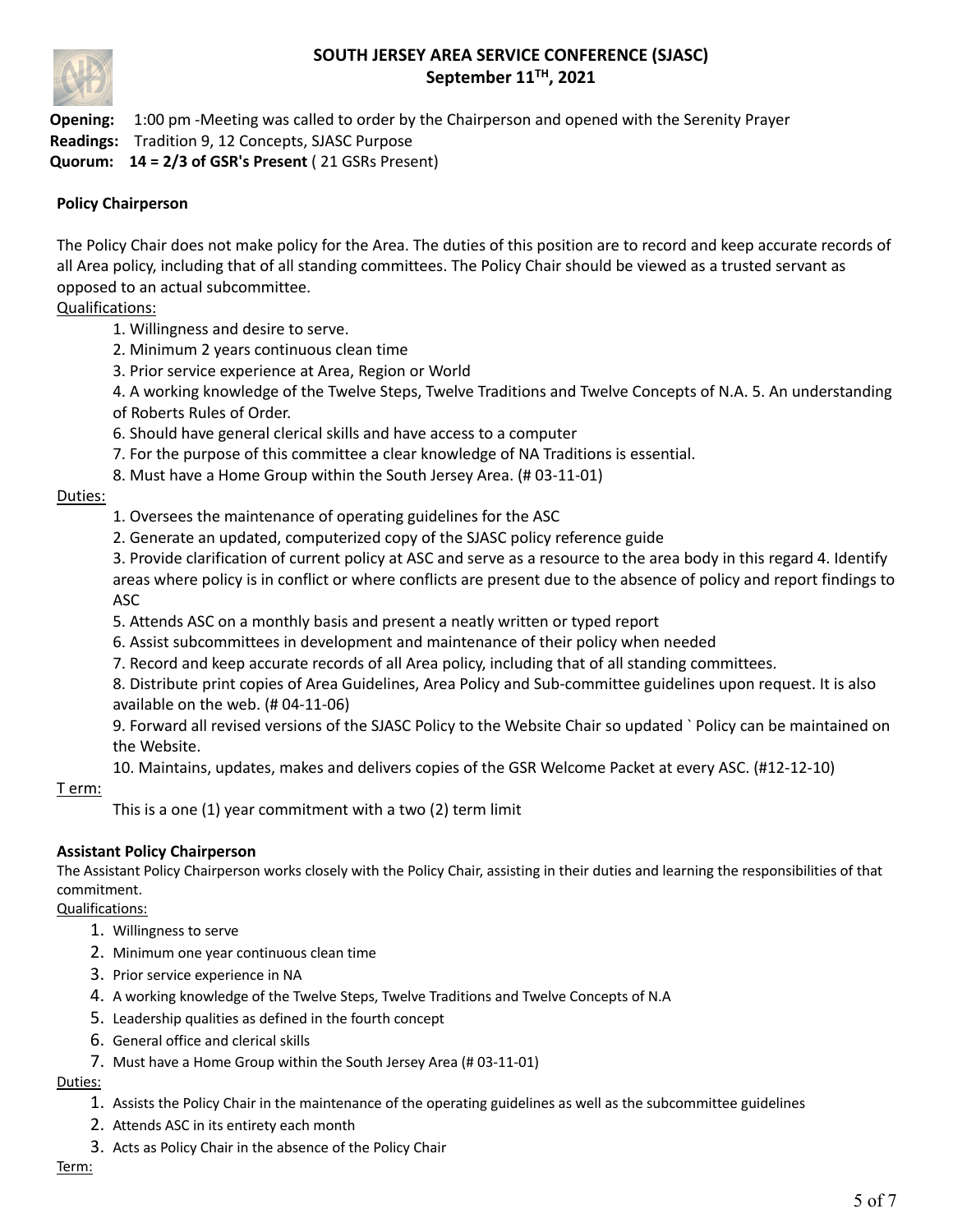

**Opening:** 1:00 pm -Meeting was called to order by the Chairperson and opened with the Serenity Prayer

**Readings:** Tradition 9, 12 Concepts, SJASC Purpose

**Quorum: 14 = 2/3 of GSR's Present** ( 21 GSRs Present)

This is a one (1) year commitment with a two (2) term limit.

Presents a neatly written or typed report to the SJASC monthly

#### **Activities Vice Chair Person**

The Activities Vice-Chair works closely with the Chair and Activities Treasurer assisting in their duties and learning the responsibilities of that commitment.

Qualifications:

1. Willingness and desire to serve.

2. Minimum 1-year continuous clean time.

3. Prior service experience in NA.

4. Working knowledge of the twelve steps, Twelve Traditions and Twelve concepts. 5. Must have a Home Group within the South Jersey Area (# 03-11-01)

Duties:

1. Assist to organize learning days, workshops, dances and other functions to promote unity within the south jersey area of NA.

2. May have to attend each event in its entirety. (#08-10-04)

T erm:

This is a one (1) year commitment with a two (2) term limit

## **Activities Treasurer**

South Jersey Area Service Activities Treasurer be elected at Area and be an Area trusted servant, be required to attend the ASC, JAC, make a monthly accounting of Activities funds to the ASC, and "be accountable to those they serve. Qualifications:

- 1. Willingness to serve
- 2. Minimum 2 years continuous abstinence from all drugs
- 3. Prior experience as a Group Treasurer.
- 4. A working knowledge of the Twelve Steps and Twelve Traditions of N.A.
- 5. Financial stability
- 6. Bookkeeping or accounting experience
- 7. Prior service experience in N.A., including Activities.
- 8. Must have a Home Group within the South Jersey Area (# 03-11-01)

Duties:

- 1. Required to attend the ASC, JAC
- 2. Make a monthly accounting of Activities funds to the ASC in a neatly written or typed report
- 3. And be accountable to those they serve.
- 4. Will produce the subcommittee checkbook at all SJASC meetings.

#### Term:

This is a one (1) year commitment with a two (2) term limit.

## **Meeting List Chairperson**

Qualifications:

- 1. Willingness and desire to serve
- 2. Minimum one year continuous clean time
- 3. Working knowledge of the 12 Steps, 12 Traditions and 12 Concepts of NA
- 4. Leadership qualities as defined in the fourth Concept
- 5. Must have a Home Group within the South Jersey Area (# 03-11-01)

## Duties:

1. Update and print new meeting lists every two months, as many as needed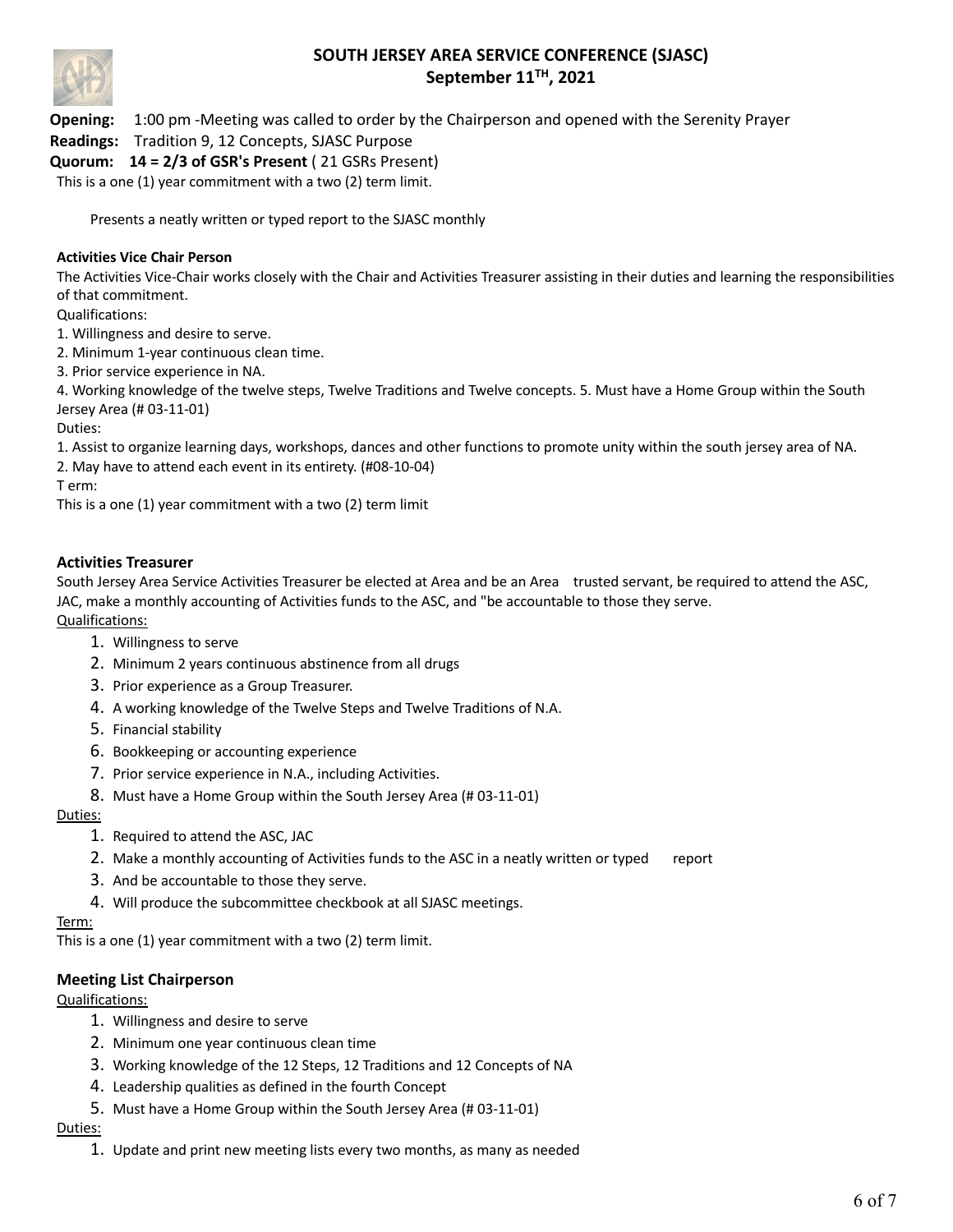

**Opening:** 1:00 pm -Meeting was called to order by the Chairperson and opened with the Serenity Prayer

**Readings:** Tradition 9, 12 Concepts, SJASC Purpose

## **Quorum: 14 = 2/3 of GSR's Present** ( 21 GSRs Present)

- 2. Present quarterly budget to the ASC as to the cost (i.e., proofing, printing) of next update
- 3. Present a written and oral report at each ASC
- 4. Pick up meeting lists and deliver them to Literature Supply Chairperson after each printing and prior to the next ASC
- 5. On a monthly basis, coordinate meeting list updates with both the RCMA and Website Chair so as to maintain the accuracy of both the SJ website and the Regional Meeting List

6. Presents a neatly written or typed report to the SJASC monthly

Term: This is a one (1) year commitment with a two (2) term limit.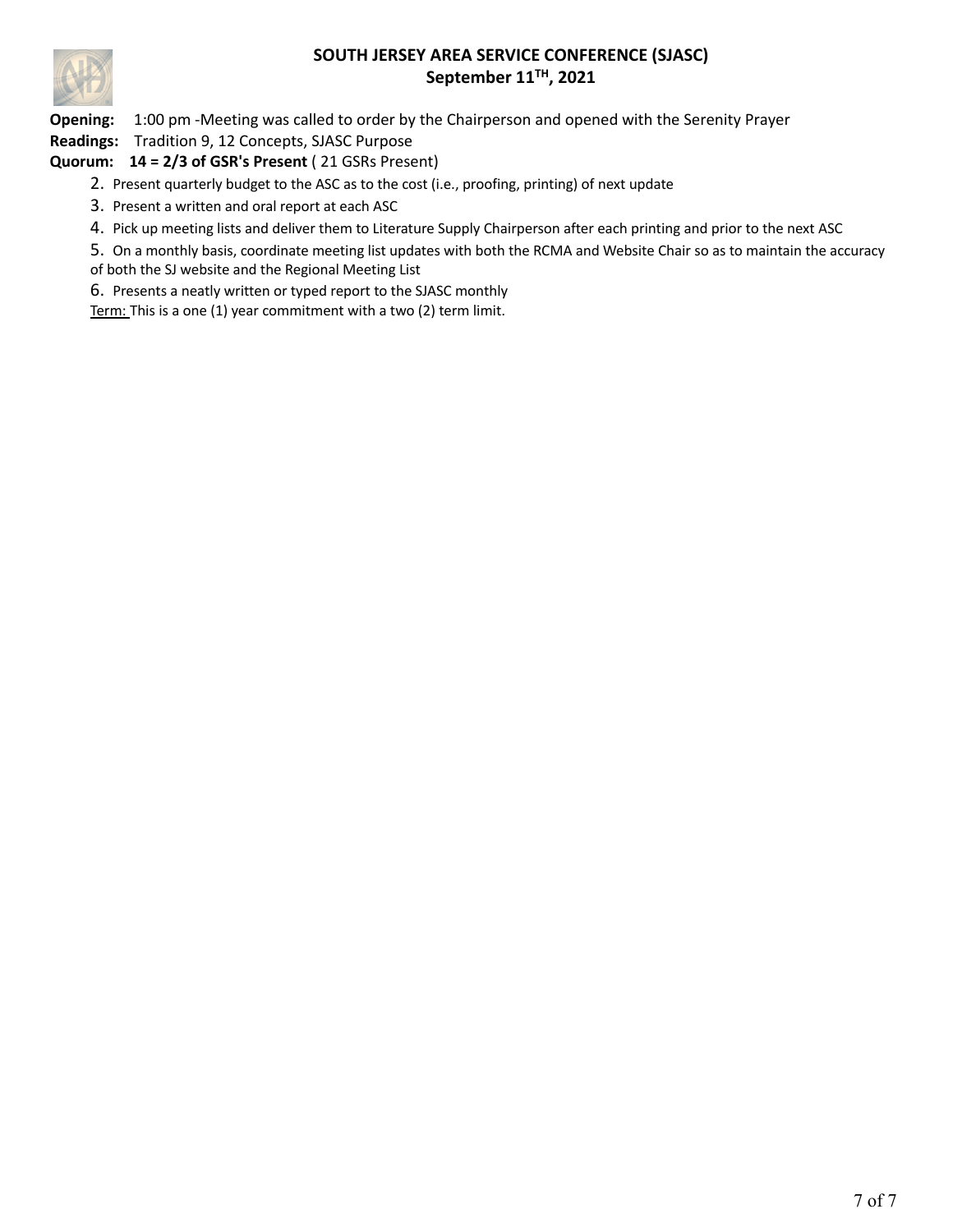# Good morning, SOUTH JERSEY AREA SERVICE CONFERENCE

**Today is Sep 11, 2021.** | Last accessed: Aug 8, 2021 7:14 PM ET.

Deposits

| <b>Deposits</b>                          | Available<br><b>Balance</b> | Toda<br><b>Beginn</b><br><b>Balar</b> |
|------------------------------------------|-----------------------------|---------------------------------------|
| TD BUSINESS CONVENIENCE PLUS __<br>x5580 | \$0.00                      | \$0                                   |
| TD BUSINESS CONVENIENCE PLUS<br>x5125    | \$5,127.58                  | \$5,127                               |
| TD BUSINESS SIMPLE CHECKING __<br>x5895  | \$811.74                    | \$811                                 |
| <b>Total</b>                             | \$5,939.32                  |                                       |
|                                          |                             | S.                                    |

| TREA |  |
|------|--|
| Augu |  |

|                                                     | <b>OPERATING</b> |            |         |          |    |
|-----------------------------------------------------|------------------|------------|---------|----------|----|
| To                                                  | For              | Debit      | Unpaid  | Credit   | To |
| <b>First Row does not</b><br><mark>Compute /</mark> |                  |            |         |          |    |
| Activities                                          | <b>OPERATING</b> | \$500.00   |         |          |    |
|                                                     |                  |            |         |          |    |
| <b>Public Storage</b>                               | sept oct 2021    | \$215.52   |         |          |    |
| <b>NJRSC</b>                                        | phone line       | \$100.00   |         |          |    |
| <b>NJRSC</b>                                        | regional ins     | \$130.00   |         |          |    |
| Inside Recovery                                     | ASC rent 09 2021 | \$50.00    | \$50.00 |          |    |
|                                                     | Group donations  |            |         | \$957.75 |    |
|                                                     |                  |            |         |          |    |
|                                                     |                  |            |         |          |    |
| Credit<br>Unpaid                                    | Stmt Bal         | Paid Bal   |         |          |    |
|                                                     | \$4,985.85       | \$4,236.82 |         |          |    |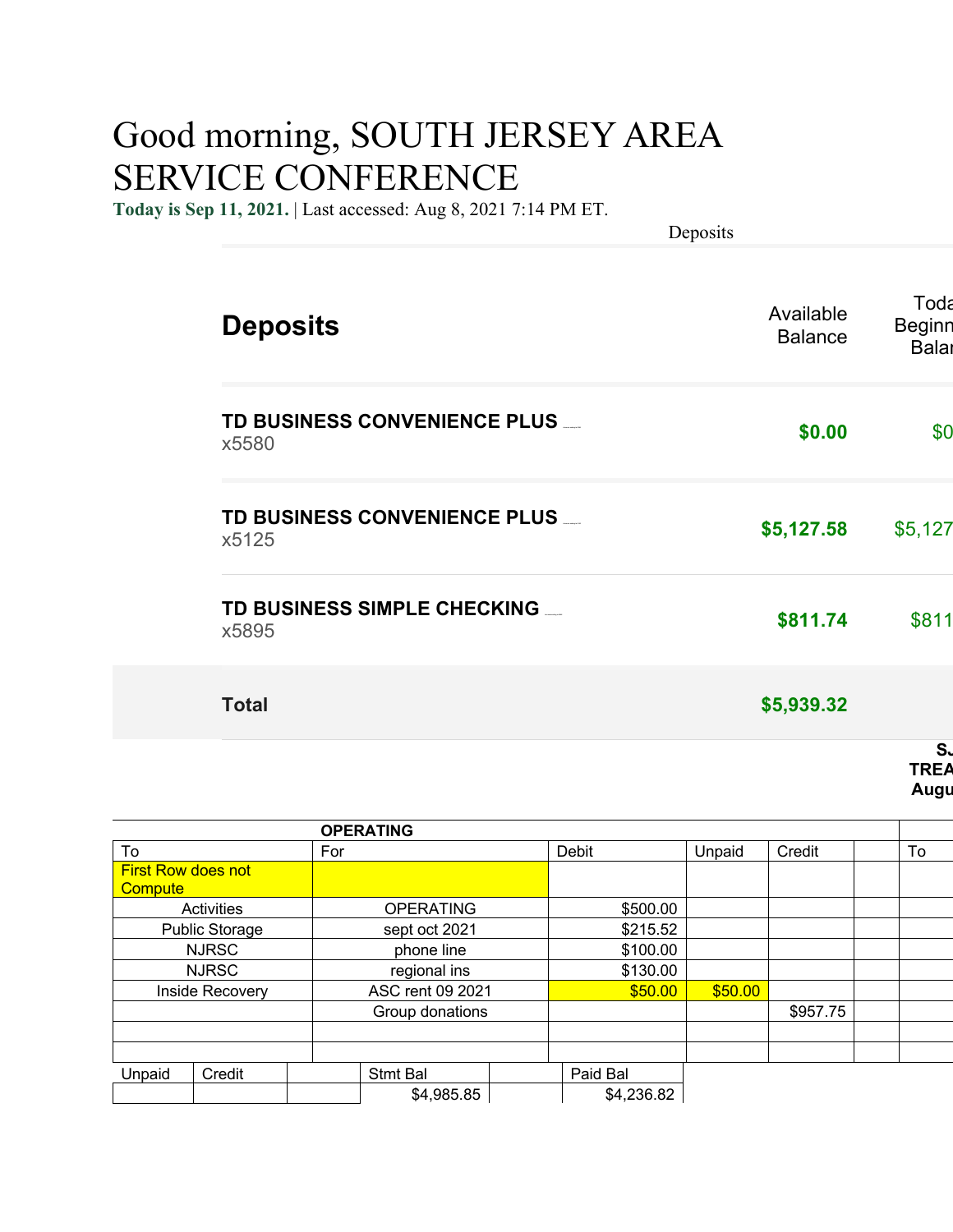Deposits

# **Deposits** Available Available

| Toda   |
|--------|
| Beginr |
| Bala   |

**Balance** 

| \$129.50 |  |
|----------|--|
|          |  |

 $$5,127.58$   $$4,328.55$ SJASC- TREASURERS REPORT

 $$4,485.85$   $$3,736.82$  $$4,270.33$   $$3,521.30$  $$4,170.33$   $$3,421.30$  $$4,040.33$   $$3,291.30$  $$4,040.33$   $$3,241.30$  $$4,998.08$   $$4,199.05$  $$5,127.58$  \$4,328.55

Aug 2021

The bank statement for Aug reconciles to the penny. Total Group Donations are 957.75

Lit purchases were 129.50

See attached sheet.

Expenses were Activites 500.00 , Public Storage 215.52 ,Phoneline 100.00 ,Reg Ins 130.00 , ASC Rent 50.00

- Area expenses were 995.52
- Literature expenses were \$0.00
- We are \$Under Cap 671.45

ASC checking account balance is \$ 4,328.55

I am attaching documents to back up above report, sincerely Lou P

| DATE 08/30/2021            |            | <b>GSR</b> | Literature | <b>Donation</b> | Total | order# |
|----------------------------|------------|------------|------------|-----------------|-------|--------|
| 7 up club                  | Sunday     | Karla F    |            |                 | 0.00  |        |
| 12 & 12 For Life           | W          | Alex       |            |                 | 0.00  |        |
| A Message of Hope          | MTh        | Amber B    |            |                 | 0.00  |        |
| A New Way to Live          | W          | Mike       |            |                 | 0.00  |        |
| amy H                      | ?          | amy h      |            |                 | 0.00  |        |
| <b>Addicts Only</b>        | W          | Tom        |            |                 | 0.00  |        |
| <b>After Work Recovery</b> | М          | Lisa       |            |                 | 0.00  |        |
| Back to Basics (Group 1)   | Sun        | Kathleen   |            |                 | 0.00  |        |
| Blessings of the Journey   | Tues/Thurs | Sean       |            |                 | 0.00  |        |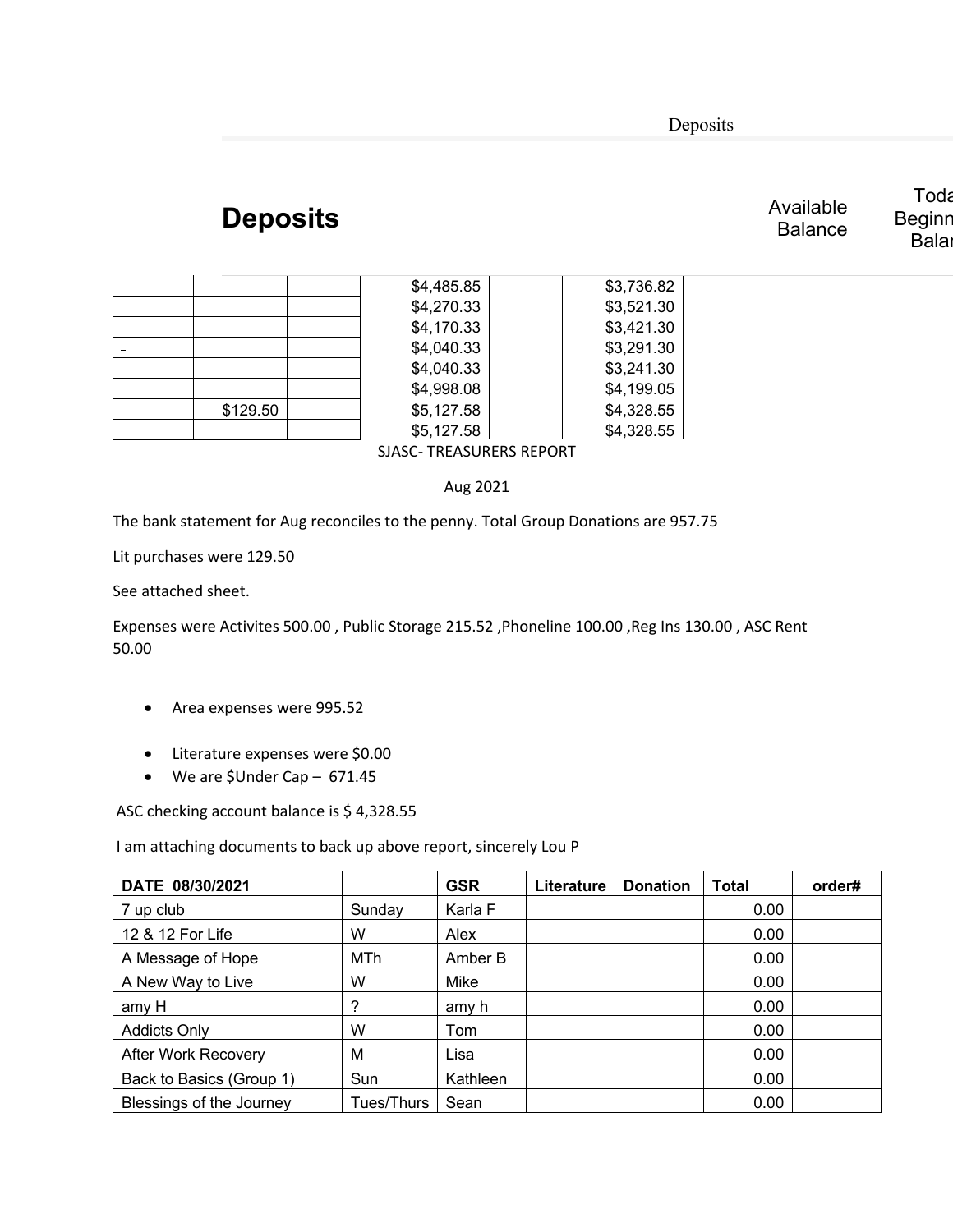| Back to Basics (Group 2)      | Sa           | Ralph          |                          | 0.00  |  |
|-------------------------------|--------------|----------------|--------------------------|-------|--|
| <b>Blue Book Basics</b>       | Sa           | Davit          |                          | 0.00  |  |
| Carrying the message          | Mon          | Bill           | 50.00                    | 50.00 |  |
| <b>Bring Your Basic Text</b>  | F            | Ken            |                          | 0.00  |  |
| Caution! Recovery Ahead       | F            | <b>Brad</b>    |                          | 0.00  |  |
| <b>Clean and Serene</b>       | Teus         | Monica         |                          | 0.00  |  |
| Clear Message                 | M            | Shelby         |                          | 0.00  |  |
| <b>Conscious Contact</b>      | T            | Andy P         |                          | 0.00  |  |
| Courage to Change             | Wed          | Mike           |                          | 0.00  |  |
| Dog Group                     | Sun          | <b>Rick</b>    |                          | 0.00  |  |
| Escape from addiction         | Sun          | Lori A         |                          | 0.00  |  |
| Dreams Awaken                 | W            | Lynne B        |                          | 0.00  |  |
| Fight For Freedom Fridays     | Fri          | Elaine         |                          | 0.00  |  |
| Everyone's Welcome            | Sa           | Karla          |                          | 0.00  |  |
| <b>First Step Focus</b>       | W            | Eric B         |                          | 0.00  |  |
| First Step to Recovery        | $\mathsf{T}$ | Heather K      |                          | 0.00  |  |
| <b>First Things First</b>     | $M-F$        | Kandace        |                          | 0.00  |  |
| Freedom Group                 | Su           | Kellie         |                          | 0.00  |  |
| Freedom on Friday             | $\mathsf F$  | Kelly          |                          | 0.00  |  |
| Freedom to Choose             | T            | Paul B         |                          | 0.00  |  |
| Freedom to Feel               | Th           |                |                          | 0.00  |  |
| Fresh Start in Recovery       | Th           | Mini           |                          | 0.00  |  |
| Get to the Point              | W            | Mike M         |                          | 0.00  |  |
| <b>Grateful Heads</b>         | $\mathsf T$  |                |                          | 0.00  |  |
| Gratitude Speaks              | Th           | Eric L         | 49.00                    | 49.00 |  |
| Hope On Thursday              | Th           | Mike           |                          | 0.00  |  |
| <b>HOW</b>                    | M            | Lindsay        |                          | 0.00  |  |
| How It Works                  | ThSa         | Tom V          |                          | 0.00  |  |
| <b>Insanity Stops Here</b>    | F            | Eric B         |                          | 0.00  |  |
| It works how and why          | Th&Sat       | Jeff           |                          | 0.00  |  |
| <b>JFK Living Clean</b>       | Th           | closing        |                          | 0.00  |  |
| Just For Today                | M            | Susie          |                          | 0.00  |  |
| Just For Today - Sicklerville | $\mathbf S$  | Jim B          | $\overline{\phantom{0}}$ | 0.00  |  |
| Just For Tonight              | W            | Daria          |                          | 0.00  |  |
| Keep it Green                 | T            | George         |                          | 0.00  |  |
| Keepin' It Real               | $\mathsf F$  | Russel         |                          | 0.00  |  |
| Living Clean Late Night       | Mon          | <b>Brianna</b> |                          | 0.00  |  |
| Living Clean                  | $\mathbf S$  | chris E        |                          | 0.00  |  |
| Living Free Group             | <b>Tues</b>  | Chris V        |                          | 0.00  |  |
| Lunch Bunch                   | Tues         | Ralph          |                          | 0.00  |  |
| Medford Freedom               | Sunday       | <b>Beth</b>    |                          | 0.00  |  |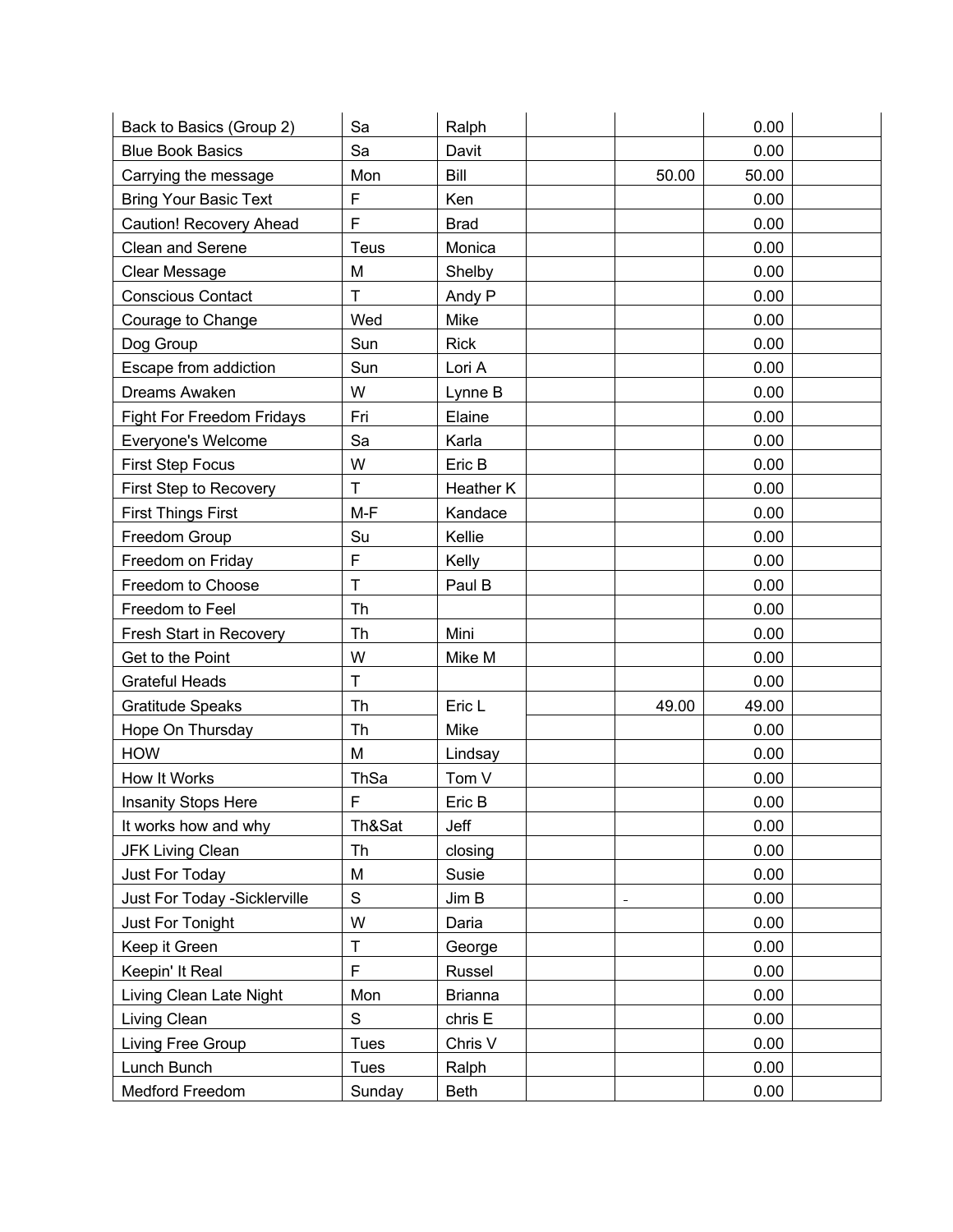| Medford Hope                      | Th          | Andrew <sub>R</sub> |       | 114.00 | 114.00 |  |
|-----------------------------------|-------------|---------------------|-------|--------|--------|--|
| Message of hope                   | M, Th       | rich                |       |        | 0.00   |  |
| Miracles on Monday                | M           | Walt                |       |        | 0.00   |  |
| Moonlighters                      | Th          | Lisa                |       |        | 0.00   |  |
| More Will Be Revealed             | F           | Jen S               |       |        | 0.00   |  |
| NA (Never Alone)                  | <b>Tues</b> | Rob B               |       |        | 0.00   |  |
| New Way To Live                   | Wed         | Marco               |       |        | 0.00   |  |
| No Holding Back                   | Wed         | John K              |       |        | 0.00   |  |
| No Matter What                    | F           | Alyssa T            |       |        | 0.00   |  |
| One Step Closer                   | F           | Kara                |       |        | 0.00   |  |
| <b>Ongoing Process</b>            | S           | John K              |       |        | 0.00   |  |
| Our Primary Purpose               | M           | Tina                |       |        | 0.00   |  |
| Peace of Mind                     | F           | Susie               |       |        | 0.00   |  |
| Point after Group                 | Sun         | Luke                |       |        | 0.00   |  |
| Principles in Action              | M           | Jason               |       |        | 0.00   |  |
| Progression, Not Perfection       | $M-F$       | <b>Bill M</b>       |       |        | 0.00   |  |
| Promise of Freedom                | T           | Joe C               |       |        | 0.00   |  |
| Recovery by the river             | T           | John H              |       |        | 0.00   |  |
| Recovery For Today                | $\mathsf S$ | Joseph H            |       |        | 0.00   |  |
| Recovery In Progress              | M           | Bob <sub>R</sub>    |       |        | 0.00   |  |
| Recovery is a Must                | Th          | Janet L             |       |        | 0.00   |  |
| <b>Recovery Stop</b>              | $S-F$       | Edwin               |       |        | 0.00   |  |
| Recovery Today                    | Sun         | <b>Rick</b>         |       |        | 0.00   |  |
| <b>Rush Hour Recovery</b>         | Th          | Mindy               |       |        | 0.00   |  |
| <b>Saturday Sanity</b>            | Sa          | Kelly               |       | 110.00 | 110.00 |  |
| Serenity for Today                | Th          | Alison S            |       |        | 0.00   |  |
| Serenity Now                      | F           | Laren               |       |        | 0.00   |  |
| Serenity on Sunday                | Sun         | Matt                |       |        | 0.00   |  |
| Simplicity is the Key             | Th          | Chris F             |       |        | 0.00   |  |
| Sit Down & Recover                | Th          | Derick              |       |        | 0.00   |  |
| Smile Today                       | <b>Tues</b> | Derek               |       |        | 0.00   |  |
| Solution is in the step           | Th          | Michelle            |       |        | 0.00   |  |
| Spiritual Foundation              | W           | Linda               |       |        | 0.00   |  |
| <b>Spiritual Principles</b>       | W           | George              |       |        | 0.00   |  |
| <b>Starting Fresh in Recovery</b> | Th          | Johnnie R           |       |        | 0.00   |  |
| Step into Freedom                 | M           | Dave S              |       |        | 0.00   |  |
| Step Into Recovery                | T           | Will                |       |        | 0.00   |  |
| Step to Freeedom                  | M           |                     |       |        | 0.00   |  |
| Steps to freedom                  | M           | Heather             | 27.00 |        | 27.00  |  |
| <b>Steps to Recovery</b>          | M           | Lou E               | 31.00 | 197.00 | 228.00 |  |
| <b>Strategic Recovery</b>         | T           | Mike                |       |        | 0.00   |  |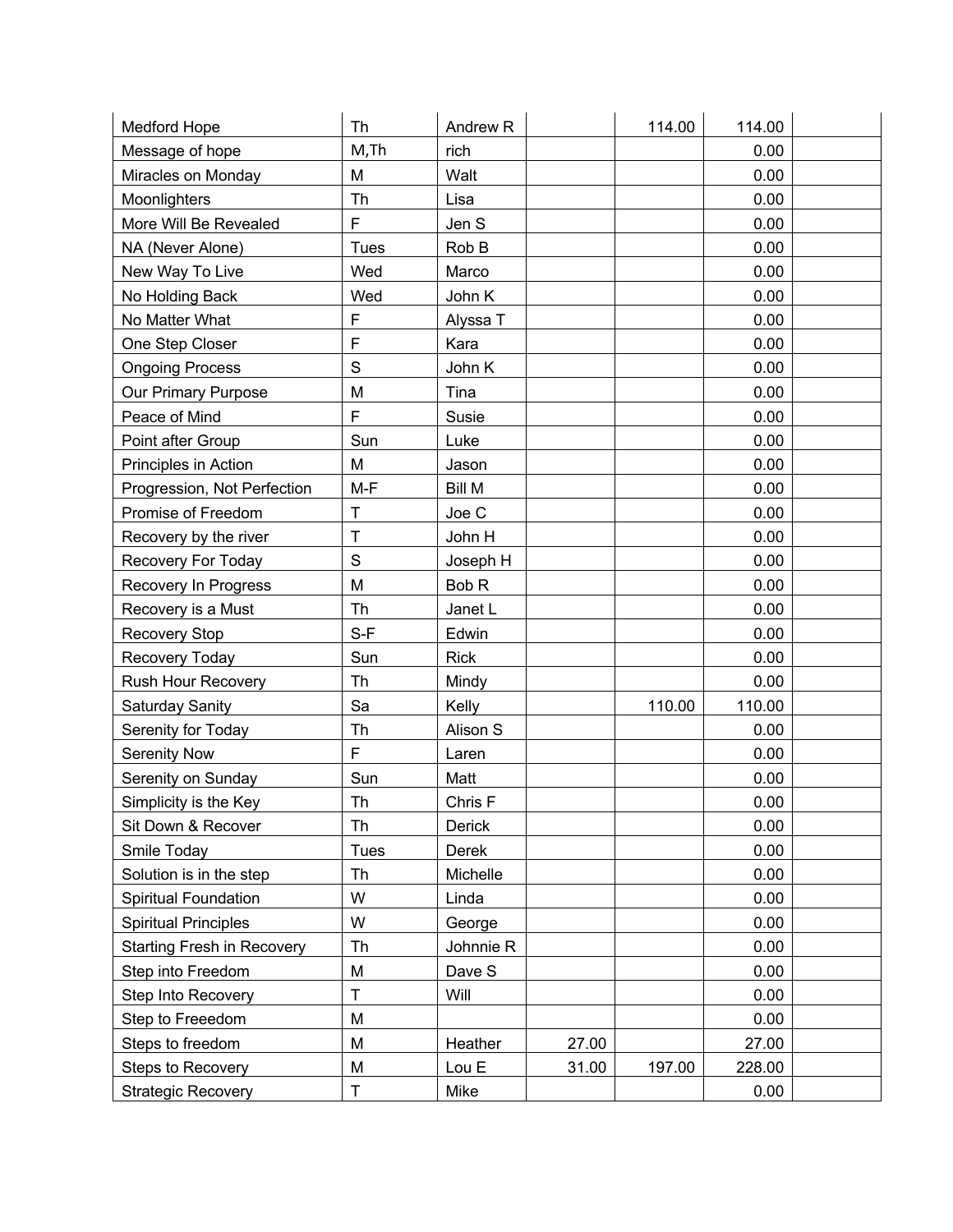| <b>Surrender and Recovery</b>         | $\mathsf T$  |               |        |        | 0.00     |  |
|---------------------------------------|--------------|---------------|--------|--------|----------|--|
| Surrender At Sunrise                  | Sa           | <b>Bill P</b> |        |        | 0.00     |  |
| Surrender from Dusk til Dawn          | Sa           |               |        |        | 0.00     |  |
| Surrender on Saturday                 | Sa           | Wayne         |        |        | 0.00     |  |
| Surrender on Sunday                   | Sun          | <b>Bobby</b>  |        |        | 0.00     |  |
| <b>Surviving Against All Odds</b>     | Th           | Mike H        |        |        | 0.00     |  |
| <b>Take Five</b>                      | T            | Matt F        | 47.00  | 112.00 | 159.00   |  |
| The Hope Group of NA                  | Th           | <b>Mike</b>   | 24.50  | 36.75  | 61.25    |  |
| The Journey Continues                 | Wed          | Dave S        |        |        | 0.00     |  |
| The Journey Continues                 | Sat          | Darryl        |        |        | 0.00     |  |
| The Point After                       | $\mathbf S$  | Rochelle      |        |        | 0.00     |  |
| The Recovery Stop                     | <b>STThF</b> | Ryan          |        |        | 0.00     |  |
| The Solution Is In The Steps          | <b>Th</b>    | Ben           |        |        | 0.00     |  |
| <b>Ties That Bind</b>                 | Sunday       | Jennifer T    |        |        | 0.00     |  |
| <b>Trust The Process</b>              | $M-F$        | Shawn         |        |        | 0.00     |  |
| Two Heads Are Better Than             |              |               |        |        |          |  |
| One                                   | $\mathsf T$  | Vanessa       |        |        | 0.00     |  |
| <b>Ultimate Journey</b>               | M            | Jaime         |        |        | 0.00     |  |
| Wake Up to Recovery                   | <b>MWF</b>   | John R        |        | 200.00 | 200.00   |  |
| We are not giving up                  | <b>Tues</b>  | Jason L       |        |        | 0.00     |  |
| We Came To Believe                    | Sa           | John          |        |        | 0.00     |  |
| We Can Recover                        | W            | Samm          |        |        | 0.00     |  |
| <b>Wednesday Night Ancora</b><br>Hope | W            |               |        |        | 0.00     |  |
| <b>Welcome Home</b>                   | M            |               |        |        | 0.00     |  |
| Why are We Here                       | Th           | Greg P        |        |        | 0.00     |  |
| Willing on Wednesday                  | W            | Mike H        |        | 89.00  | 89.00    |  |
| Women Encourging Women                | <b>Tues</b>  | Luann         |        |        | 0.00     |  |
| Levi                                  |              | Personal      |        |        | 0.00     |  |
| Janet                                 |              | Personal      |        |        | 0.00     |  |
| We Came to Believe                    | Sa           | lan           |        |        | 0.00     |  |
| Hope On Thursday                      |              | Paul M        |        |        | 0.00     |  |
| More will be revealed                 | Fri          | Jen S         |        |        | 0.00     |  |
| Activities                            |              | Sierra        |        |        | 0.00     |  |
| <b>H&amp;I</b>                        |              | Mike G        |        |        | 0.00     |  |
| PI                                    |              | <b>Kara M</b> |        |        | 0.00     |  |
| Multi group Speaker Jam               | Sat          | Jeff          |        |        | 0.00     |  |
|                                       |              | <b>TOTALS</b> | 129.50 | 957.75 | 1,087.25 |  |

CASH RECEIVED

PLUS/MINUS 1,087.25